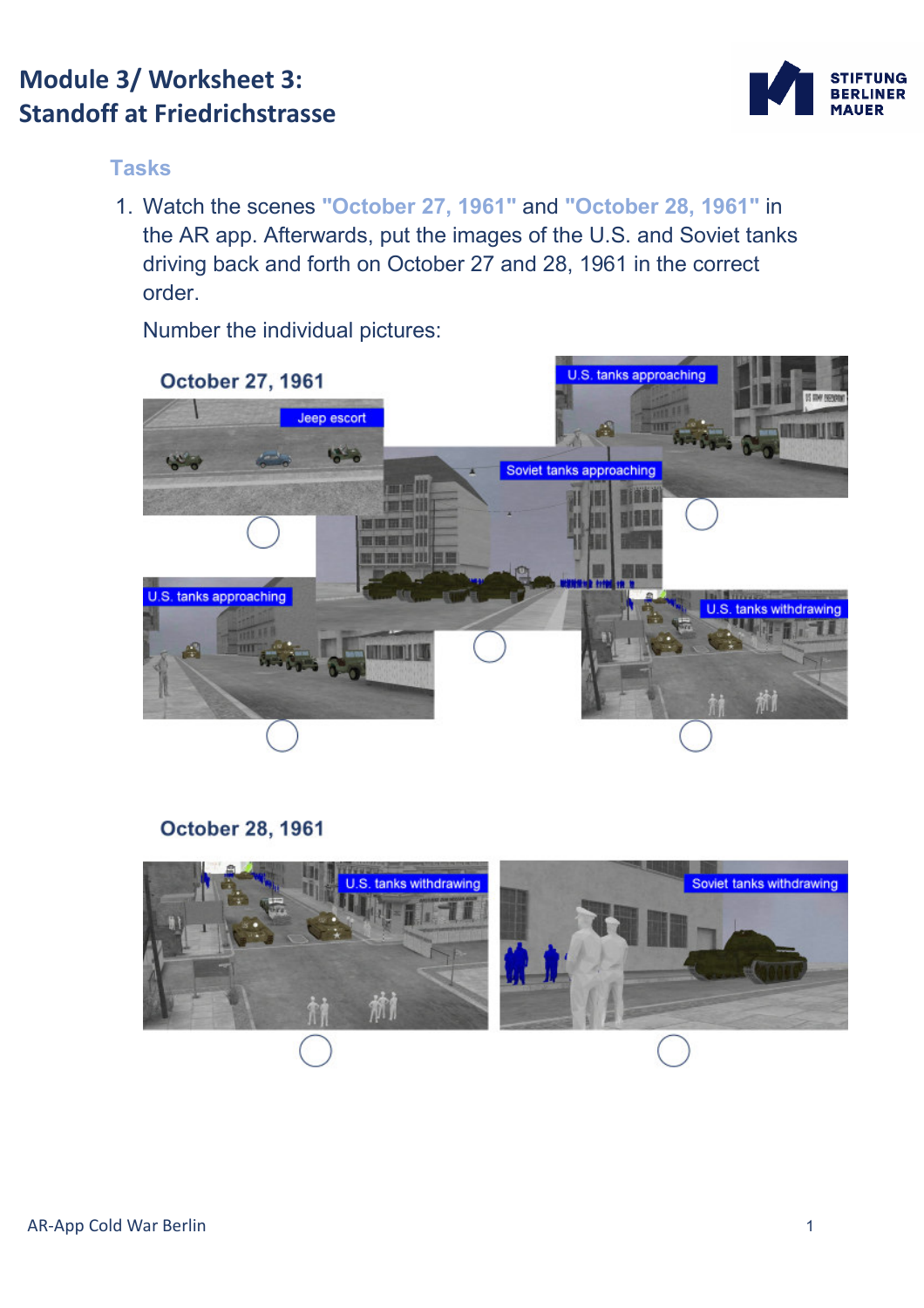# **Module 3/ Worksheet 3: Standoff at Friedrichstrasse**



2. In the app, on the subpage of the **"October 27, 1961"** scene, watch the historical film clip *Soviet T 54 tanks on Friedrichstraße* again. Together, consider your answers and arguments and write them down:

\_\_\_\_\_*\_*\_\_\_\_\_\_\_\_\_\_\_\_\_\_\_\_\_\_\_\_\_\_\_\_\_\_\_\_\_\_\_\_\_\_\_\_\_\_\_\_\_\_\_\_\_\_\_\_\_

\_\_\_\_\_*\_*\_\_\_\_\_\_\_\_\_\_\_\_\_\_\_\_\_\_\_\_\_\_\_\_\_\_\_\_\_\_\_\_\_\_\_\_\_\_\_\_\_\_\_\_\_\_\_\_\_

 $\_$  , and the set of the set of the set of the set of the set of the set of the set of the set of the set of the set of the set of the set of the set of the set of the set of the set of the set of the set of the set of th

\_\_\_\_\_\_\_\_\_\_\_\_\_\_\_\_\_\_\_\_\_\_\_\_\_\_\_\_\_\_\_\_\_\_\_\_\_\_\_\_\_\_\_\_\_\_\_\_\_\_\_\_\_\_\_

(a) What atmosphere does the film clip convey?

(b) Watch the same film again without sound. What mood does the film convey now?

\_\_\_\_\_\_\_\_\_\_\_\_\_\_\_\_\_\_\_\_*\_\_\_\_\_*\_\_\_\_\_\_\_\_\_\_\_\_\_\_\_\_\_\_\_\_\_\_\_\_\_\_\_\_\_\_

\_\_\_\_\_\_\_\_\_\_\_\_\_\_\_\_\_\_\_\_\_\_\_\_\_\_\_\_\_\_\_\_\_\_\_\_\_\_\_\_\_\_\_\_\_\_\_\_\_\_\_\_\_\_\_

\_\_\_\_\_\_\_\_\_\_\_\_\_\_\_\_\_\_\_\_\_\_\_\_\_\_\_\_\_\_\_\_\_\_\_\_\_\_\_\_\_\_\_\_\_\_\_\_\_\_\_\_\_\_\_

 $\_$  , and the set of the set of the set of the set of the set of the set of the set of the set of the set of the set of the set of the set of the set of the set of the set of the set of the set of the set of the set of th

(c) Watch the historical film *Snapshots on the morning of the standoff between U.S. and Soviet tanks.* The film has no sound. What commentary would you add today? Write your own text for the film!

**Note:** You can also record your commentary with your smartphone and then play it along with the movie.

 $\mathcal{L}_\mathcal{L} = \{ \mathcal{L}_\mathcal{L} = \{ \mathcal{L}_\mathcal{L} = \{ \mathcal{L}_\mathcal{L} = \{ \mathcal{L}_\mathcal{L} = \{ \mathcal{L}_\mathcal{L} = \{ \mathcal{L}_\mathcal{L} = \{ \mathcal{L}_\mathcal{L} = \{ \mathcal{L}_\mathcal{L} = \{ \mathcal{L}_\mathcal{L} = \{ \mathcal{L}_\mathcal{L} = \{ \mathcal{L}_\mathcal{L} = \{ \mathcal{L}_\mathcal{L} = \{ \mathcal{L}_\mathcal{L} = \{ \mathcal{L}_\mathcal{$ 

\_\_\_\_\_\_\_\_\_\_\_\_\_\_\_\_\_\_\_\_\_\_\_\_\_\_\_\_\_\_\_\_\_\_\_\_\_\_\_\_\_\_\_\_\_\_\_\_\_\_\_\_\_\_\_

\_\_\_\_\_\_\_\_\_\_\_\_\_\_\_\_\_\_\_\_\_\_\_\_\_\_\_\_\_\_\_\_\_\_\_\_\_\_\_\_\_\_\_\_\_\_\_\_\_\_\_\_\_\_\_

\_\_\_\_\_\_\_\_\_\_\_\_\_\_\_\_\_\_\_\_\_\_\_\_\_\_\_\_\_\_\_\_\_\_\_\_\_\_\_\_\_\_\_\_\_\_\_\_\_\_\_\_\_\_\_

\_\_\_\_\_\_\_\_\_\_\_\_\_\_\_\_\_\_\_\_\_\_\_\_\_\_\_\_\_\_\_\_\_\_\_\_\_\_\_\_\_\_\_\_\_\_\_\_\_\_\_\_\_\_\_

\_\_\_\_\_\_\_\_\_\_\_\_\_\_\_\_\_\_\_\_\_\_\_\_\_\_\_\_\_\_\_\_\_\_\_\_\_\_\_\_\_\_\_\_\_\_\_\_\_\_\_\_\_\_\_